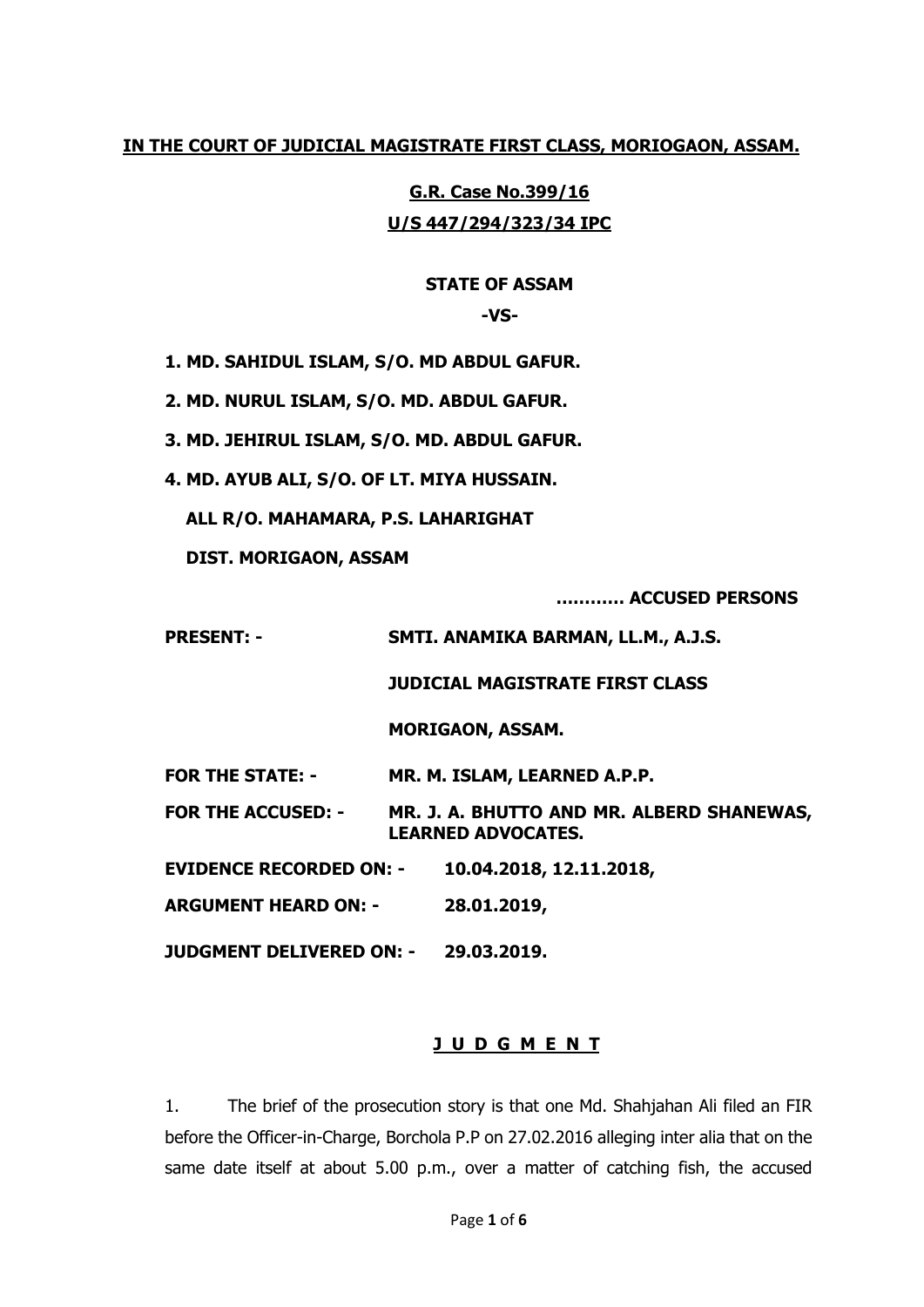persons, namely, Md. Ayub Ali, Md. Nurul Islam, Md. Sahidul Islam and Md. Jehirul Islam went to the informant's house and rebuked the informant and his family members. Accused Nurul Islam hit the father of the informant on his head with an iron rod thereby causing him severe injuries. When the informant tried to restrict the accused persons, accused Sahidul Islam bit the informant on the figure of his hand thereby causing injuries to the informant. Hence, the case.

2. On receipt of the ejahar, Borchola P.P registered the complaint as GDE No. 467 dated 27.02.10.2016 and forwarded the same to the O/C Laharighat PS. On receipt of the ejahar, Laharighat P.S. registered the case as Laharighat P.S. Case No.77/2016 U/S 447/448/294/326/34 IPC and the case was investigated into. On completion of the investigation, I/O filed charge-sheet against the accused persons, Md. Shahidul Islam, Md. Nurul Islam, Md. Jehirul Islam and Md. Ayub Ali U/S 447/294/323/34 of IPC.

3. On receipt of summons the accused persons appeared before the Court. Copies of relevant documents were furnished to the accused persons under section 207 of Cr. P.C. Particulars of offence u/s 447/294/323/34 of IPC, were read over and explained to the accused persons to which they pleaded not guilty and claimed to be tried.

4. In support of its case, prosecution examined only 2 (two) witnesses. In view of the evidence recorded, the Ld. APP verbally prayed to close PWs as the prosecution declined to adduce further evidence. After closure of prosecution evidence, statements of the accused persons U/S 313 of Cr.P.C. were recorded which were of complete denial. Defence declined to adduce evidence. Heard the arguments put forward by the learned Counsels for both the sides as well as gone through the evidences available on record.

### 5. **Point for determination.**

- (I) Whether on 27.02.2016, at about 5 pm, the accused persons, in furtherance of their common intention, committed criminal trespass by entering into the campus of the informant's house, which was also in possession of the informant, with intent to commit an offence, and thereby committed an offence punishable u/s 447/34 of IPC?
- (II) Whether on the same date, time and place, the accused persons, in furtherance of their common intention, uttered obscene words near <sup>a</sup> public place, and thereby committed an offence u/s 294/34, IPC?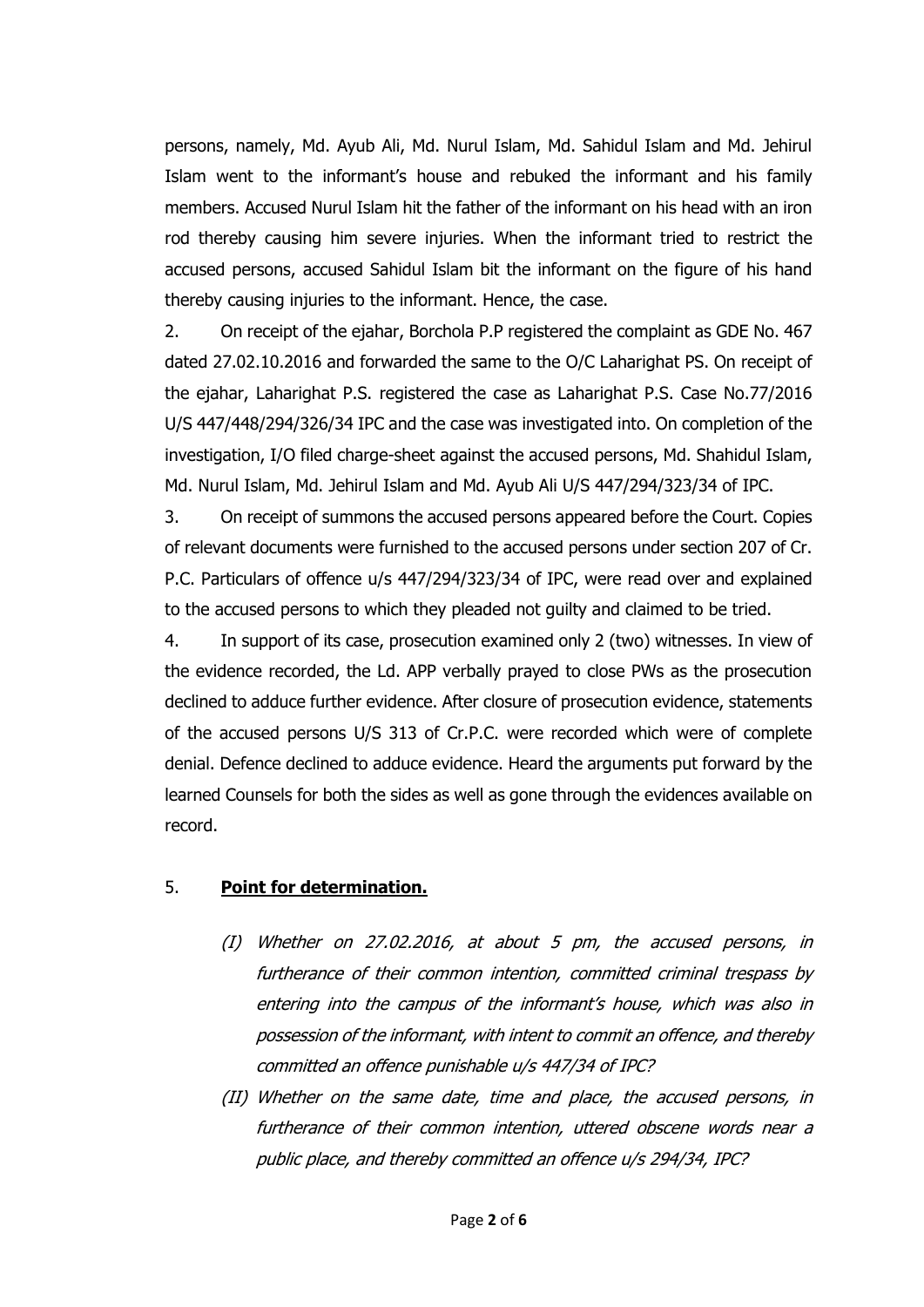(III) Whether on the same date, time and place, the accused persons, in furtherance of their common intention, voluntarily caused hurt to the informant Md. Md. Shahjahan Ali and his father, and thereby committed an offence u/s 323/34 IPC?

### **Discussion, Decision and Reasons thereof:-**

6. In this case prosecution examined only 2 (two) witnesses. The informant/victim Md. Shahjahan Ali was examined as PW-1 and victim Md. Abul Nasar was examined as PW-2 to prove the charges against the accused persons.

7. Before going to decide the points for determination, let me describe the evidence in brief. In his examination-in-chief PW-1/informant, Md. Shahjahan Ali deposed that he is the informant and he knows the accused persons. He further deposed that the incident had taken place about 2 (two) years prior to the date his deposition, at about 5 p.m., at his house. On the date of the incident some people set trap to catch fish in "*Uroha Bill"* near the house of the informant but some other people caught fishes from that trap and one Rabia alleged that the said information was spread by PW-1. When PW-1 did not accept the said allegation he had a verbal altercation with Rabia. Thereafter, the brother of Rabia, namely, Nur Islam came to PW-1's house and hit his father on his head with a rod. PW-1 got his father medically treated in Nagaon Civil Hospital for about 1 (one) week. He further deposed that he had put his thumb impression on the FIR.

8. During his cross examination PW-1 stated that he does not remember the date of the incident and he also does not know what is written on the FIR. He further stated that his uncle took his father to the Nagaon on the date of the incident and they returned after 1 (one) week. The medical reports issued from Nagaon hospital is at PW-1's house. There are houses of Chan Miya, Mamoni, Rahul and Arsob Ali's near the house of PW-1. Accused person Ayub Ali had also filed a case u/s 354/448/380/307/34 of IPC against him along with Amanullah, Mahadulla, Hussain and Abu Hussain. The victim of that case was Rabia Khatun. It is not a fact that on the date of the incident the accused persons did not enter into his house but it was PW-1 who, along with others, had entered into the house of the accused persons. On the date of the incident Nassar Ali had set trap to catch fish but Khalil and Abdul Hussain caught fish from that trap. There was no reason for the altercation regarding the matter of catching fish as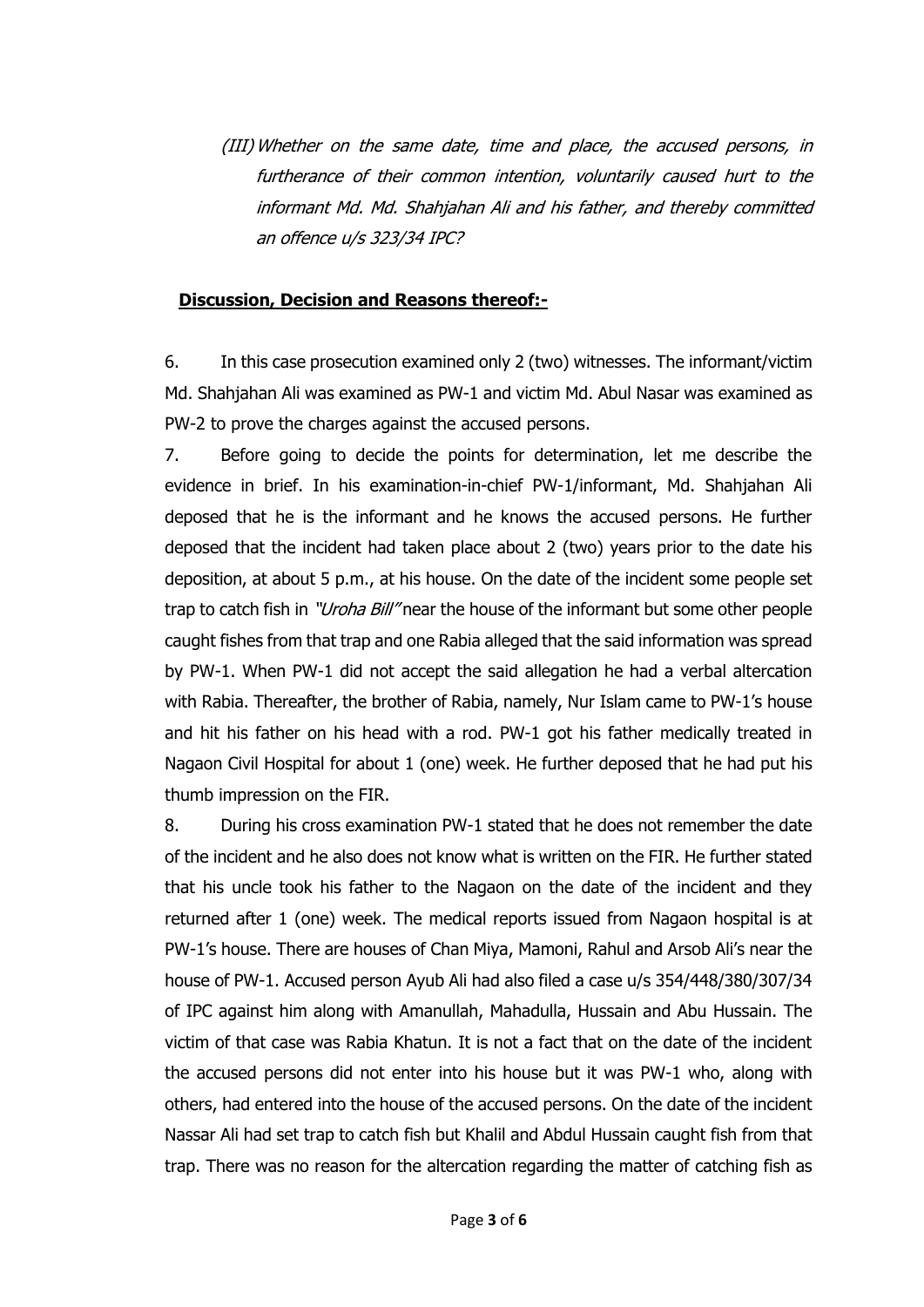some people set the trap for fishing while other people caught fish there. It is not a fact that in order to save themselves from the case of outraging the modesty of Rabia filed by the accused persons, PW-1 filed the instant case against the accused persons. It is not a fact that PW-1 falsely stated that Nur Islam had hit his father on his head with a rod. It is not a fact that PW-1 deposed falsely against the accused persons.

9. In her examination-in-chief PW-2/victim, Md. Abul Nasar, deposed that the informant is his son and he knows the accused persons standing on the dock as they are his relatives. He further deposed that the incident had taken place about 2 (two) years prior to the date of his deposition. On the date of the incident his son/informant had a verbal altercation with the accused persons over some family matters and when PW-2 reached the place of occurrence the accused persons argued with him as well. In that misunderstanding his son filed the instant case. Now, he does not have any objection if the accused persons are acquitted. Defence, declined to cross examine this witness on his evidence.

10. On perusal of the evidences on record it is seen that PW 1 had deposed that on the date of the incident PW 1 had a verbal altercation with Rabia after which her brother Nurul Islam assaulted the father of PW 1 with an iron rod. However, the victim/PW 2 deposed in his evidence that PW 1 had a verbal altercation with the accused persons over some family matters and in that misunderstanding PW 1 lodged the FIR against them. Apart from that, the informant/PW 1 stated in the FIR that the accused Nurul Islam assaulted him with the iron rod as well when he went to restrict the accused from assaulting his father/PW 2. In view of the above, I am of the opinion that there are discrepancies in the evidences of the prosecution witnesses which creates doubt about the prosecution's case.

11. Evidence on record does not reveal any materials against the accused person u/s 447/294/323/34 IPC. As such the accused persons deserve acquittal.

### **O R D E R**

12. In the light of the above decision, the accused persons are acquitted of the charges under section 447/294/323/34, IPC and set at liberty forthwith.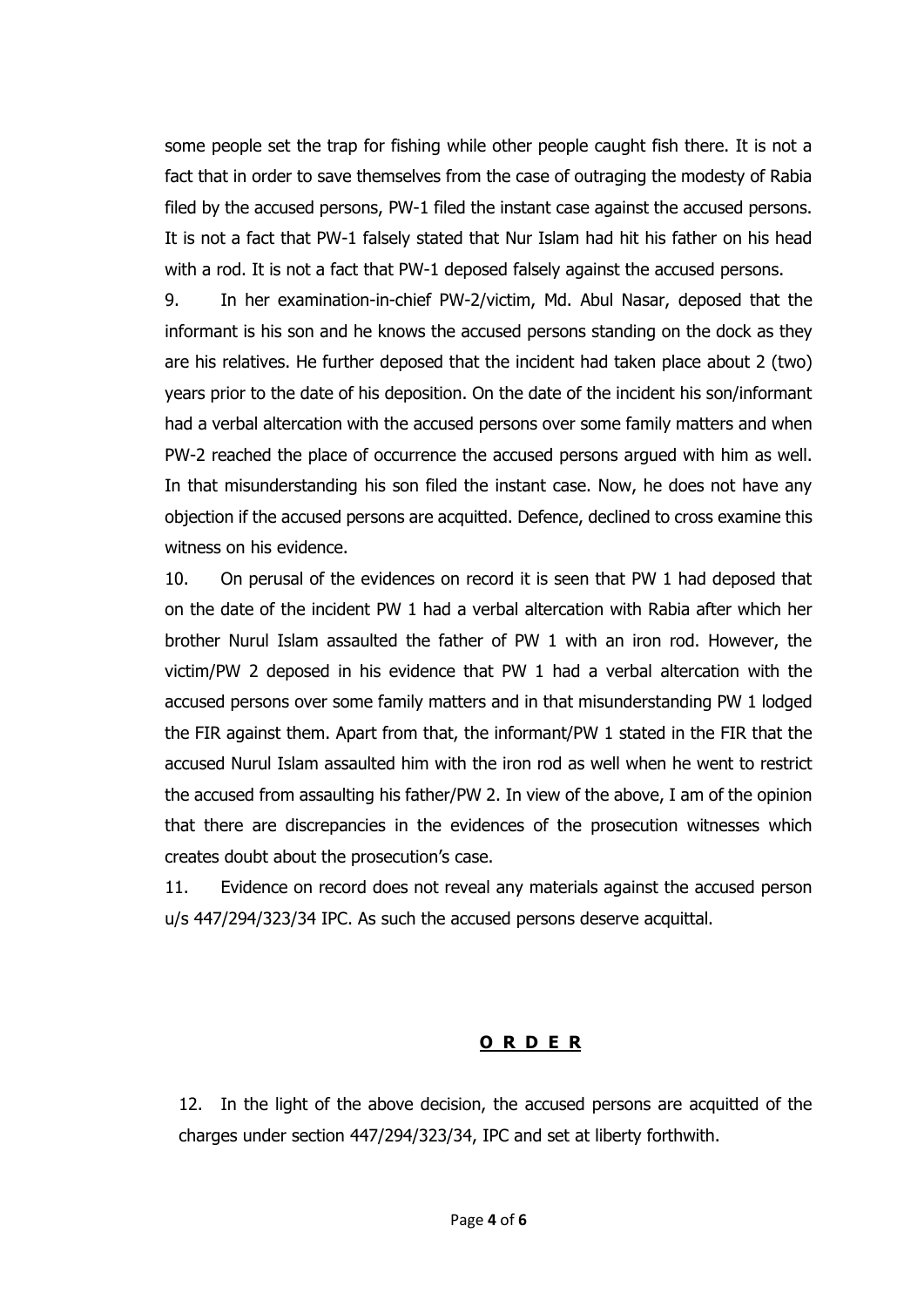13. The bail bonds of the accused persons are extended for a period of 6 (six) months as per section 437-A, CrPC.

14. Given under my hand & seal of this Court and delivered in the open Court on this 29th day of March, 2019.

Dictated and corrected by me

(Miss. Anamika Barman) **(ANAMIKA BARMAN)**

JMFC, Morigaon

**Judicial Magistrate First Class**

**Morigaon, Assam**